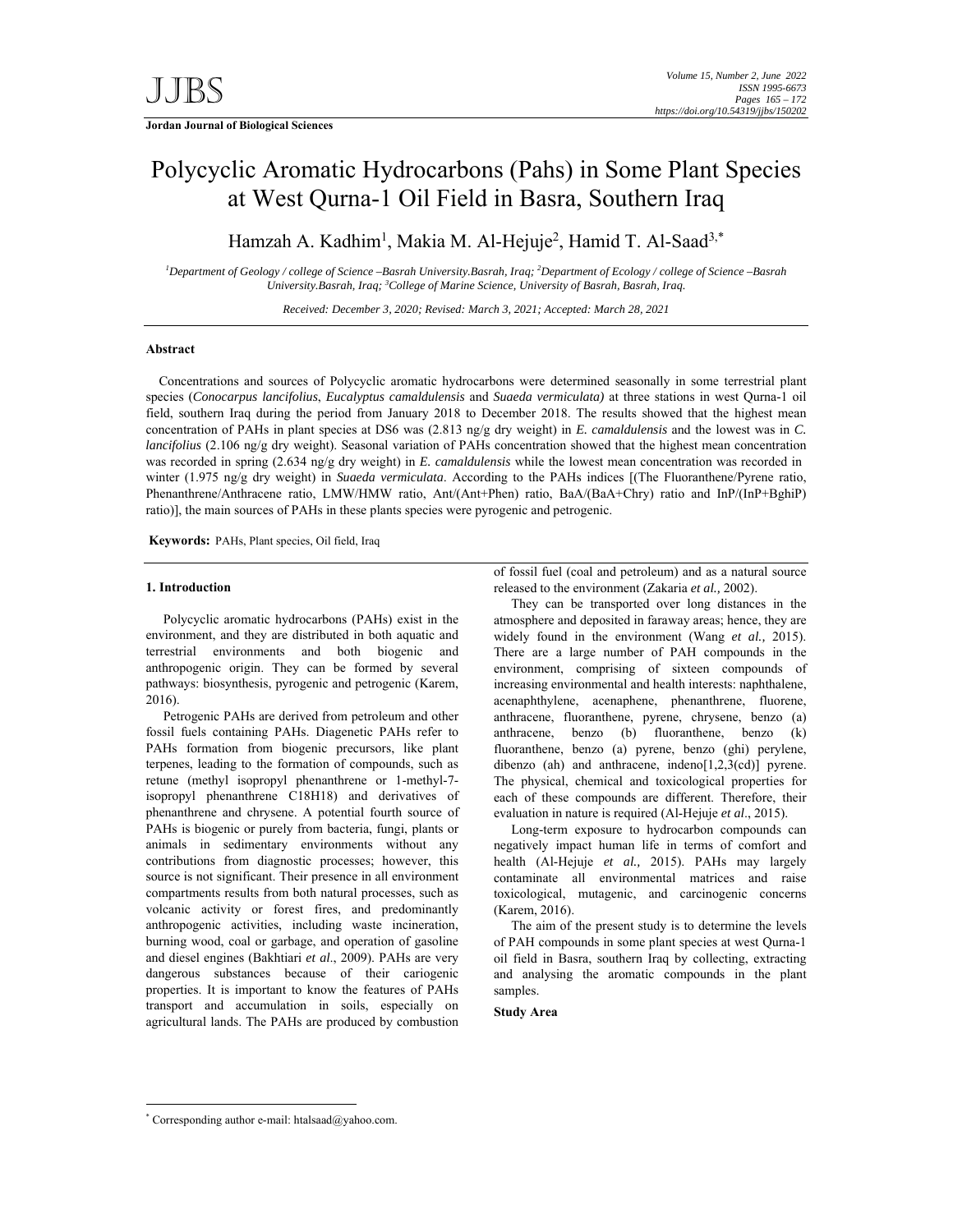The super-giant west Qurna oil field in southern Iraq is located in Basra Governorate, around 65 km northwest of the city of Basra. The west Qurna field is situated in a long, sinuous North South trending structure. The field is comprised of two separate license areas, 1 and 2. The west Qurna field was discovered in August 1973 and a total of

early to late Cretaceous Sa'di, Khasib, Mishrif, Zubair, Ratawi and Yamama formations, and gas condensate was recovered from a tesin the late Jurassic Najmah formation.

West Qurna-1 oil field is located southwest of Basra city. The study area extended between latitudes (30º 45' 35'' E, 30º 52' 54'' N) and longitude (47º 19' 12'' E, 47º



**Figure 1.** The study area in west Qurna-1 oil field.

13 wells have been drilled in the West Qurna-1 area. Significant oil accumulations have been discovered in the

#### **2. Materials and Methods**

Three species of plants (*Conocarpus lancifolius, Eucalyptus camaldulensis* and *Suaeda vermiculata*) were chosen. The plants leaves samples were collected by hand from three stations (DS6, DA7 and DS8) seasonally during the period from January 2018 to December 2018. The plant samples were washed with distilled water, dried at room temperature, ground finely in an electrical mortar, and stored in glass containers until analysis. Five grams of each ground plant samples were placed separately in soxhlet using soxhlet intermittent extraction (Goutex and Saliot, 1980) with 120 ml mixed solvents methanol: benzene  $(1:1 \text{ v/v})$  for 24-36 hr at a temperature that did not exceed  $40^{\circ}$ C. At the end of this period, the combined extracts underwent saponification for 2 hr by adding 20 ml 4M MeOH(KOH) at the same temperature and cooled to room temperature, and the saponification matter with 40 ml n-hexane was extracted using a separator funnel. The extract was then concentrated to about 2 ml by a rotary evaporator for the following cleanup. The concentrated extract was fractionated by column chromatography on anhydrous sodium sulphate (1 g) over alumina (10 g) and silica gel (10 g). The aromatic hydrocarbons were obtained by successively eluting Benzen (25 ml). The aromatic fractions were concentrated again on a rotary evaporator and transferred to a vial, and the volume was adjusted to 1 ml exactly using a stream of

19' 53'') as shown in Fig 1. The west Qurna oil field area is characterized by a flat topography, where the elevation of the overall study area ranges from 0.5 m to 2 m above sea level.

nitrogen gas. An aliquot of 1 ml of aromatic hydrocarbons extract was subjected to analysis. The determination of PAHs was done by using HPLC (Shimadzu LC). A standard (PAHs) was used to determine the qualities and quantities of these compounds in the plant samples. The condition operation for HPLC was as follows: the column was C18 (250mm, 25cm, 4.6mm), the mobile phase was acetonitrile:water (90:10 v/v), the flow rate was 0.5ml/min, the injection volume was 20μl, the wavelength of UV/visible was 254 nm (Al-Hejuje, 2014; Al-Hejuje *et al.*, 2015).

#### **3. Statistical Analysis**

Analysis of Variance (One-way ANOVA) was applied using Statistical Package for Social Science (SPSS) ver.17.0 software to identify the existence of significant temporal and spatial differences (Al-Hejuje, 2014).

#### **4. Results**

The PAHs concentration in plants are classified as shown in Table 1-3.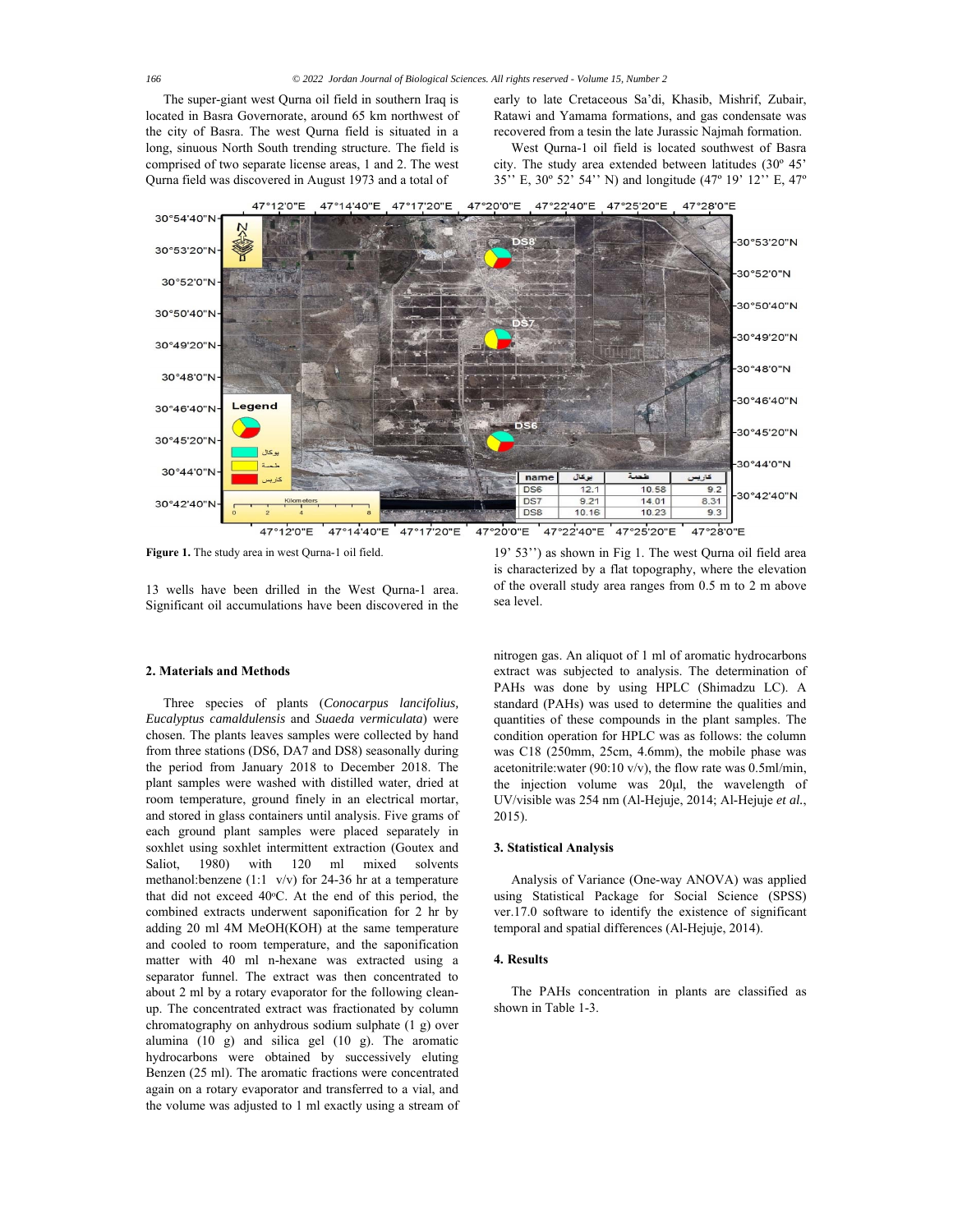**Table 1.** Concentrations of Polycyclic Aromatic Hydrocarbons (ng/g dry weight) in *C. lancifolius*.

|                         |                 | Winter |                 |                 | Spring |                 |                 | Summer      |                 |                 | Autumn |                 |
|-------------------------|-----------------|--------|-----------------|-----------------|--------|-----------------|-----------------|-------------|-----------------|-----------------|--------|-----------------|
| PAHs                    | DS <sub>6</sub> | DS7    | DS <sub>8</sub> | DS <sub>6</sub> | DS7    | DS <sub>8</sub> | DS <sub>6</sub> | DS7         | DS <sub>8</sub> | DS <sub>6</sub> | DS7    | DS <sub>8</sub> |
| Naphthalene             | 0.109           | 0.138  | 0.134           | 0.114           | 0.146  | 0.143           | 0.120           |             | 0.164 0.152     | 0.116           | 0.151  | 0.141           |
| Acenaphthylene          | 0.126           | 0.142  | 0.125           | 0.132           | 0.166  | 0.130           | 0.141           | 0.173       | 0.126           | 0.135           | 0.162  | 0.117           |
| Acenaphene              | 0.043           | 0.150  | 0.108           | 0.042           | 0.143  | 0.116           | 0.024           | 0.021       | 0.112           | 0.011           | 0.016  | 0.0.62          |
| Fluorene                | 0.148           | 0.121  | 0.127           | 0.152           | 0.138  | 0.130           | 0.153           | 0.142       | 0.131           | 0.148           | 0.135  | 0.125           |
| Phenanthrene            | 0.122           | 0.117  | 0.133           | 0.124           | 0.125  | 0.148           | 0.110           | 0.131       | 0.152           | 0.102           | 0.122  | 0.130           |
| Anthracene              | 0.167           | 0.109  | 0.177           | 0.177           | 0.215  | 0.227           | 0.198           | 0.233       | 0.249           | 0.173           | 0.197  | 0.213           |
| Fluoranthene            | 0.112           | 0.155  | 0.175           | 0.117           | 0.262  | 0.212           | 0.221           | 0.225       | 0.225           | 0.175           | 0.194  | 0.210           |
| Pyrene                  | 0.129           | 0.115  | 0.228           | 0.132           | 0.127  | 0.254           | 0.211           |             | 0.101 0.320     | 0.167           | 0.100  | 0.299           |
| $Benzo(a)$ anthracene   | 0.115           | 0.102  | 0.109           | 0.113           | 0.013  | 0.114           | 0.121           |             | 0.011 0.030     | 0.126           | 0.042  | 0.037           |
| Chrysene                | 0.117           | 0.113  | 0.210           | 0.113           | 0.139  | 0.227           | 0.117           | 0.146 0.214 |                 | 0.112           | 0.135  | 0.196           |
| Benzo(b) fluoranthene   | 0.297           | 0.124  | 0.137           | 0.310           | 0.175  | 0.154           | 0.325           | 0.198 0.163 |                 | 0.210           | 0.168  | 0.142           |
| Benzo(k) fluoranthene   | 0.118           | 0.130  | 0.106           | 0.124           | 0.165  | 0.113           | 0.126           | 0.071       | 0.022           | 0.115           | 0.066  | 0.113           |
| $Benzo(a)$ pyrene       | 0.021           | 0.121  | 0.118           | 0.024           | 0.233  | 0.126           | 0.125           | 0.259       | 0.133           | 0.117           | 0.221  | 0.115           |
| $Indo(1,2,3-cd)$ pyrene | 0.018           | 0.133  | 0.175           | 0.021           | 0.147  | 0.216           | 0.119           | 0.152       | 0.236           | 0.100           | 0.134  | 0.201           |
| Dibenzo anthracene      | 0.177           | 0.123  | 0.137           | 0.185           | 0.131  | 0.132           | 0.194           |             | 0.130 0.136     | 0.166           | 0.120  | 0.121           |
| $Benzo(g,h,i)$ perylene | 0.057           | 0.036  | 0.125           | 0.064           | 0.054  | 0.247           | 0.173           | 0.173       | 0.263           | 0.153           | 0.144  | 0.195           |
| Total                   | 1.876           | 1.929  | 2.319           | 1.944           | 2.283  | 2.680           | 2.478           |             | 2.330 2.664     | 2.126           | 2.107  | 2.457           |

**Table 2**. Concentrations of Polycyclic Aromatic Hydrocarbons (ng/g dry weight) in *E. camaldulensis* 

|                         |                 | Winter |                 |                 | Spring |                 |                 | Summer |                 |                 | Autumn |                 |
|-------------------------|-----------------|--------|-----------------|-----------------|--------|-----------------|-----------------|--------|-----------------|-----------------|--------|-----------------|
| PAHs                    | DS <sub>6</sub> | DS7    | DS <sub>8</sub> | DS <sub>6</sub> | DS7    | DS <sub>8</sub> | DS <sub>6</sub> | DS7    | DS <sub>8</sub> | DS <sub>6</sub> | DS7    | DS <sub>8</sub> |
| Naphthalene             | 0.134           | 0.107  | 0.170           | 0.114           | 0.190  | 0.032           | 0.116           | 0.036  | 0.036           | 0.107           | 0.027  | 0.138           |
| Acenaphthylene          | 0.125           | 0.114  | 0.125           | 0.114           | 0.138  | 0.186           | 0.210           | 0.215  | 0.218           | 0.194           | 0.192  | 0.194           |
| Acenaphene              | 0.108           | 0.165  | 0.134           | 0.202           | 0.143  | 0.043           | 0.027           | 0.150  | 0.036           | 0.022           | 0.143  | 0.027           |
| Fluorene                | 0.127           | 0.124  | 0.102           | 0.140           | 0.033  | 0.139           | 0.141           | 0.024  | 0.140           | 0.127           | 0.015  | 0.152           |
| Phenanthrene            | 0.133           | 0.132  | 0.103           | 0.158           | 0.116  | 0.127           | 0.164           | 0.129  | 0.139           | 0.148           | 0.114  | 0.142           |
| Anthracene              | 0.177           | 0.167  | 0.095           | 0.198           | 0.112  | 0.156           | 0.260           | 0.115  | 0.164           | 0.244           | 0.104  | 0.152           |
| Fluoranthene            | 0.175           | 0.211  | 0.197           | 0.262           | 0.220  | 0.318           | 0.362           | 0.236  | 0.320           | 0.226           | 0.218  | 0.312           |
| Pyrene                  | 0.228           | 0.164  | 0.195           | 0.211           | 0.231  | 0.211           | 0.201           | 0.252  | 0.209           | 0.191           | 0.247  | 0.194           |
| Benzo(a) anthracene     | 0.109           | 0.310  | 0.100           | 0.348           | 0.102  | 0.148           | 0.357           | 0.063  | 0.164           | 0.341           | 0.041  | 0.013           |
| Chrysene                | 0.210           | 0.027  | 0.102           | 0.032           | 0.112  | 0.110           | 0.124           | 0.131  | 0.012           | 0.115           | 0.124  | 0.015           |
| Benzo(b) fluoranthene   | 0.137           | 0.102  | 0.020           | 0.119           | 0.021  | 0.113           | 0.123           | 0.063  | 0.115           | 0.113           | 0.048  | 0.172           |
| Benzo(k) fluoranthene   | 0.106           | 0.105  | 0.047           | 0.113           | 0.275  | 0.063           | 0.121           | 0.311  | 0.030           | 0.116           | 0.290  | 0.035           |
| $Benzo(a)$ pyrene       | 0.118           | 0.221  | 0.201           | 0.274           | 0.221  | 0.057           | 0.281           | 0.210  | 0.069           | 0.255           | 0.201  | 0.061           |
| $Indo(1,2,3-cd)$ pyrene | 0.175           | 0.148  | 0.326           | 0.326           | 0.376  | 0.125           | 0.312           | 0.456  | 0.146           | 0.289           | 0.397  | 0.138           |
| Dibenzo anthracene      | 0.137           | 0.131  | 0.304           | 0.137           | 0.317  | 0.072           | 0.142           | 0.326  | 0.056           | 0.133           | 0.311  | 0.074           |
| $Benzo(g,h,i)$ perylene | 0.125           | 0.142  | 0.026           | 0.214           | 0.032  | 0.114           | 0.217           | 0.053  | 0.124           | 0.199           | 0.034  | 0.133           |
| Total                   | 2.319           | 2.370  | 2.247           | 2.962           | 2.639  | 2.302           | 3.152           | 2.770  | 1.978           | 2.820           | 2.506  | 1.952           |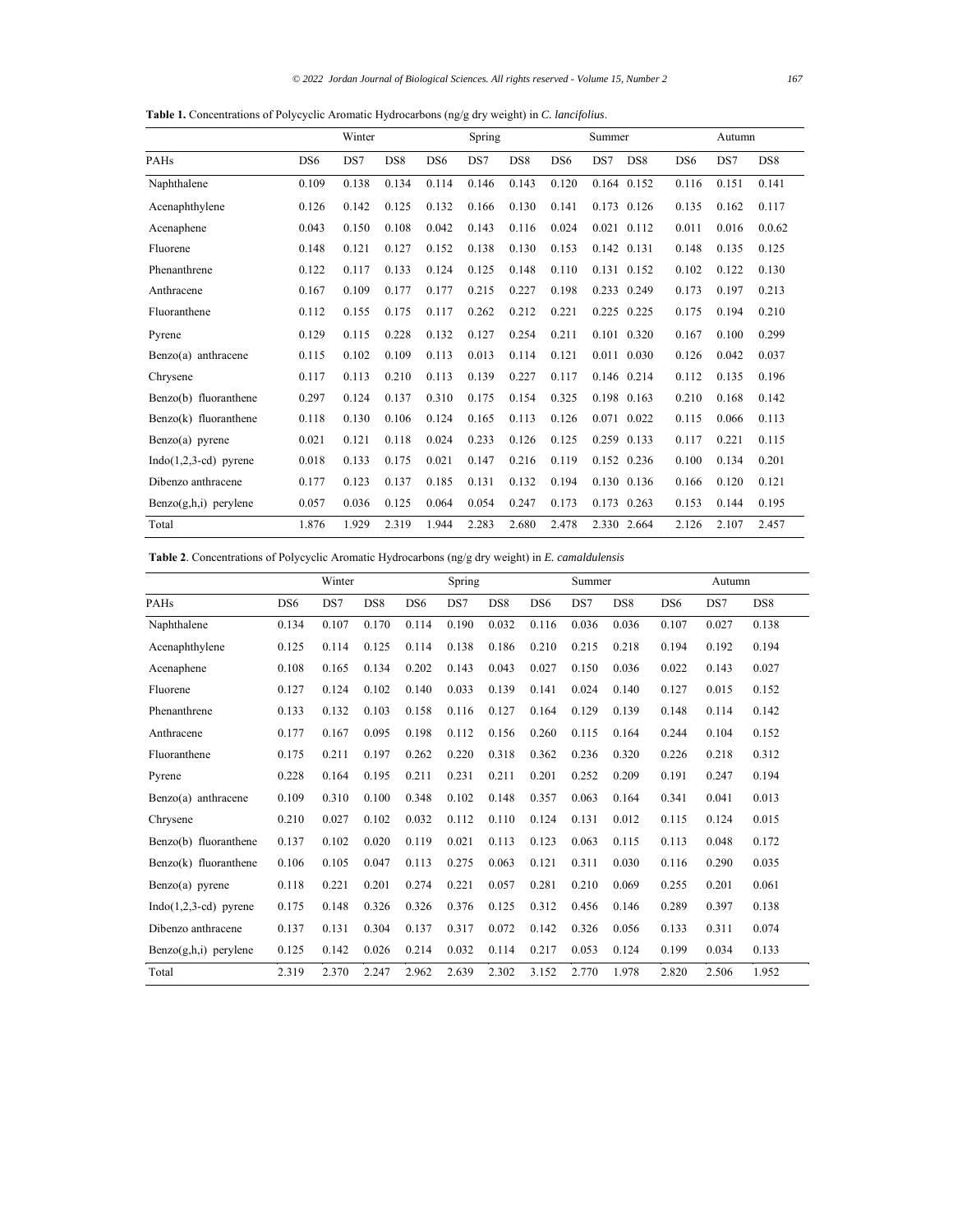*168 © 2022 Jordan Journal of Biological Sciences. All rights reserved - Volume 15, Number 2*

**Table 3.** Concentrations of Polycyclic Aromatic Hydrocarbons (ng/g dry weight) in *S. Vermiculata*

|                         |                 | Winter |                 |                 | Spring |                 |                 | Summer |                 |                 | Autumn |                 |
|-------------------------|-----------------|--------|-----------------|-----------------|--------|-----------------|-----------------|--------|-----------------|-----------------|--------|-----------------|
| PAHs                    | DS <sub>6</sub> | DS7    | DS <sub>8</sub> | DS <sub>6</sub> | DS7    | DS <sub>8</sub> | DS <sub>6</sub> | DS7    | DS <sub>8</sub> | D <sub>S6</sub> | DS7    | DS <sub>8</sub> |
| Naphthalene             | 0.117           | 0.095  | 0.120           | 0.127           | 0.106  | 0.131           | 0.142           | 0.035  | 0.225           | 0.126           | 0.028  | 0.193           |
| Acenaphthylene          | 0.119           | 0.100  | 0.117           | 0.125           | 0.116  | 0.125           | 0.140           | 0.132  | 0.093           | 0.134           | 0.125  | 0.081           |
| Acenaphene              | 0.149           | 0.126  | 0.093           | 0.142           | 0.143  | 0.113           | 0.173           | 0.138  | 0.115           | 0.157           | 0.127  | 0.104           |
| Fluorene                | 0.102           | 0.147  | 0.113           | 0.036           | 0.162  | 0.124           | 0.046           | 0.172  | 0.127           | 0.035           | 0.155  | 0.110           |
| Phenanthrene            | 0.116           | 0.134  | 0.120           | 0.136           | 0.167  | 0.141           | 0.129           | 0.186  | 0.142           | 0.111           | 0.160  | 0.132           |
| Anthracene              | 0.123           | 0.129  | 0.135           | 0.127           | 0.147  | 0.160           | 0.147           | 0.153  | 0.173           | 0.134           | 0.141  | 0.153           |
| Fluoranthene            | 0.147           | 0.110  | 0.128           | 0.135           | 0.115  | 0.148           | 0.198           | 0.035  | 0.259           | 0.167           | 0.220  | 0.237           |
| Pyrene                  | 0.131           | 0.194  | 0.056           | 0.117           | 0.201  | 0.088           | 0.172           | 0.210  | 0.092           | 0.158           | 0.191  | 0.071           |
| Benzo(a) anthracene     | 0.032           | 0122   | 0.112           | 0.110           | 0.021  | 0.120           | 0.032           | 0.011  | 0.113           | 0.026           | 0.015  | 0.106           |
| Chrysene                | 0.125           | 0.127  | 0.024           | 0.126           | 0.031  | 0.046           | 0.660           | 0.014  | 0.031           | 0.431           | 0.012  | 0.033           |
| Benzo(b) fluoranthene   | 0.114           | 0.132  | 0.119           | 0.095           | 0.158  | 0.137           | 0.100           | 0.171  | 0.146           | 0.089           | 0.153  | 0.129           |
| Benzo(k) fluoranthene   | 0.031           | 0.125  | 0.253           | 0.094           | 0.143  | 0.311           | 0.025           | 0.216  | 0.177           | 0.017           | 0.194  | 0.157           |
| $Benzo(a)$ pyrene       | 0.186           | 0.100  | 0.141           | 0.117           | 0.108  | 0.186           | 0.220           | 0.117  | 0.198           | 0.213           | 0.114  | 0.175           |
| $Indo(1,2,3-cd)$ pyrene | 0.135           | 0.194  | 0.196           | 0.125           | 0.227  | 0.219           | 0.028           | 0.217  | 0.226           | 0.016           | 0.101  | 0.195           |
| Dibenzo anthracene      | 0.195           | 0.189  | 0.104           | 0.104           | 0.310  | 0.113           | 0.032           | 0.320  | 0.116           | 0.021           | 0.302  | 0.103           |
| Benzo(g,h,i) perylene   | 0.124           | 0.119  | 0.114           | 0.124           | 0.135  | 0.133           | 0.256           | 0.152  | 0.137           | 0.217           | 0.136  | 0.122           |
| Total                   | 1.946           | 2.033  | 1.945           | 1.840           | 2.290  | 2.275           | 2.500           | 2.279  | 2.334           | 2.052           | 2.174  | 2.101           |

#### *C. lancifolius:*

The highest mean concentration of total PAHs in this plant was recorded at DS8 (2.530 ng/g dry weight) while the lowest mean concentration (2.106 ng/g dry weight) was recorded at DS6 (Table 4). Signification differences (p=0.041) were found among locations.

The highest seasonal mean concentrations (2.490 ng/g dry weight) were detected during summer season while the lowest seasonal mean concentration (2.041 ng/g dry weight) was during winter season (Table 4). The differences among seasons were not significant (p=0.267).

## *E. camaldulensis:*

The highest mean concentration of total PAHs in this plant was recorded at DS6 (2.813 ng/g dry weight) while the lowest mean concentration (2.119 ng/g dry weight) was recorded at DS8 (Table 4). Significant differences  $(p=0.007)$  were found among locations.

The total PAHs seasonal variations were observed in the present study. The highest seasonal mean concentration (2.634 ng/g dry weight) was detected during spring season while the lowest seasonal mean concentration (2.312 ng/g) dry weight) was during winter (Table 4). The differences among seasons were not significant (p=0.161).

## *S. vermiculata:*

The highest mean concentration of total PAHs in this plant was recorded at DS7 (2.194 ng/g dry weight) while the lowest mean concentration (2.128 ng/g dry weight) was recorded at DS6 (Table 4). The differences among locations were not significant (p=0.403).

The seasonal variations of total PAHs were observed in this study. The highest seasonal mean concentration (2.371 ng/g dry weight) was detected during summer season while lowest seasonal mean concentration (1.975 ng/g dry weight) was during winter (Table 4). Significant differences (p=0.008) were found among seasons.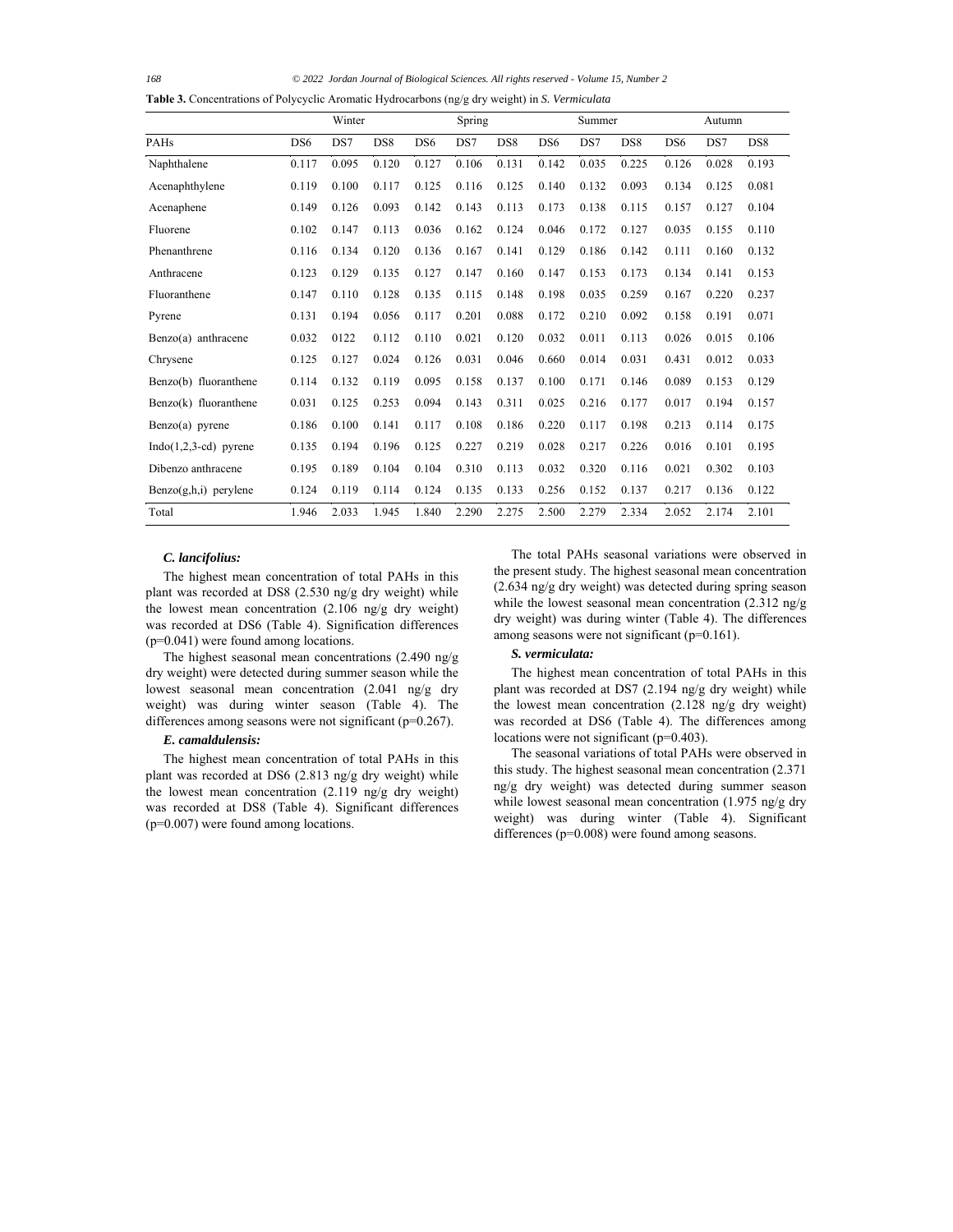*© 2022 Jordan Journal of Biological Sciences. All rights reserved - Volume 15, Number 2 169*

**Table 4.** Spatial and Temporal variations of Polycyclic Aromatic Hydrocarbons concentrations (ng/g dry weight) in plants species.

| locations | Winter | Spring | Summer | Autumn | Sp. Mean                 | $\pm$ SD                 |
|-----------|--------|--------|--------|--------|--------------------------|--------------------------|
| $DS6**$   | 2.319  | 2.962  | 3.152  | 2.820  | 2.813                    | 0.333                    |
| $DS7**$   | 2.370  | 2.639  | 2.770  | 2.506  | 2.571                    | 0.223                    |
| $DS8**$   | 2.247  | 2.302  | 1.978  | 1.952  | 2.119                    | 0.162                    |
| S. Mean** | 2.312  | 2.634  | 2.633  | 2.426  | $\overline{\phantom{a}}$ | $\overline{\phantom{a}}$ |
| Locations | Winter | Spring | Summer | Autumn | Sp. Mean                 | $\pm SD$                 |
| $DS6*$    | 1.876  | 1.944  | 2.478  | 2.126  | 2.106                    | 0.269                    |
| $DS7*$    | 1.929  | 2.283  | 2.330  | 2.107  | 2.162                    | 0.182                    |
| $DS8*$    | 2.319  | 2.680  | 2.664  | 2.457  | 2.530                    | 0.173                    |
| S. Mean * | 2.041  | 2.302  | 2.490  | 2.230  | $\overline{\phantom{0}}$ | $\overline{\phantom{0}}$ |
| Locations | Winter | Spring | Summer | Autumn | Sp. Mean                 | $\pm SD$                 |
| $DS6***$  | 1.946  | 2.014  | 2.500  | 2.052  | 2.128                    | 0.251                    |
| $DS7***$  | 2.033  | 2.290  | 2.279  | 2.174  | 2.194                    | 0.119                    |
| $DS8***$  | 1.945  | 2.275  | 2.334  | 2.101  | 2.163                    | 0.176                    |
| S.Mean*** | 1.975  | 2.193  | 2.371  | 2.109  | $\overline{\phantom{a}}$ | $\overline{\phantom{a}}$ |

\* Conocarpus lancifolius \*\* Eucalyptus camaldulensis \*\*\* Suaeda vermiculat

Polycyclic Aromatic Hydrocarbons (PAH) Indices in plants:

## **Fluoranthene/Pyrene Ratio:**

The Fluoranthene/Pyrene Ratio ranged from 0.166 at DS7 in *S. vermiculata* in summer to 2.227 in *C. lancifolius* at DS7 in summer (Table 5).

## **Phenanthrene/Anthracene Ratio:**

Phenanthrene/Anthracene ratio ranged from 0.561 at DS6 in *C. lancifolius* in summer to 1.215 at DS7 in *S. vermiculata* in summer (Table 5).

# **LMW/HMW Ratio:**

LMW/HMW ratio ranged from 0.300 at DS7 in *E. camaldulensis* in autumn to 0.760 at DS7 in *C. lancifolius* in winter (Table 5).

## **Ant/(Ant+Phen) Ratio:**

Ant/(Ant+Phen) ratio ranged from 0.441 at DS7 in *E. camaldulensis* during spring to 0.673 at DS7 in *C. lancifolius* during Summer (Table 6).

# **Benzo (A) Anthracene/Benzo (A) Anthracene+ Chrysene Ratio**

BaA/(BaA+Chry) ratio ranged from 0.056 at DS6 in *S. vermiculata* in autumn to 0.931 at DS8 in *Eucalyptus camaldulensis* in summer (Table 6).

## **InP/(InP+BghiP) Ratio:**

InP/(InP+BghiP) ratio ranged from 0.068 at DS6 in *S. vermiculata* in autumn to 0.926 at DS7 in *E. camaldulensis*  in winter (Table 6).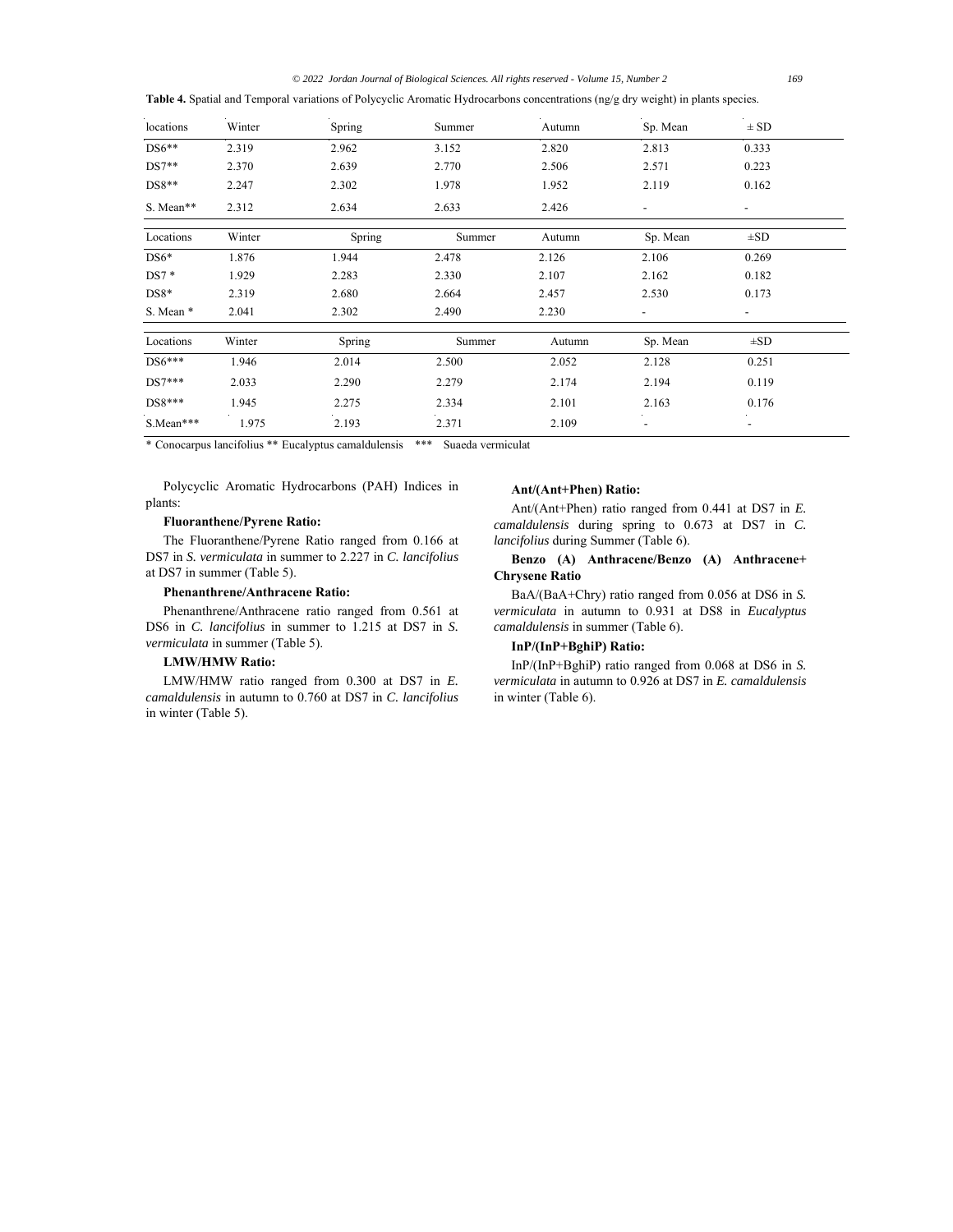*170 © 2022 Jordan Journal of Biological Sciences. All rights reserved - Volume 15, Number 2*

| Locations | Seasons | Fl/Py | Description | Phen/Ant Description |           | LMW /HMW | Description |
|-----------|---------|-------|-------------|----------------------|-----------|----------|-------------|
| DS 6 *    | Winter  | 0.868 | Petrogenic  | 0.730                | Pyrogenic | 0.615    | Pyrogenic   |
|           | Spring  | 0.886 | Petrogenic  | 0.700                | Pyrogenic | 0.615    | Pyrogenic   |
|           | Summer  | 1.047 | Pyrogenic   | 0.561                | Pyrogenic | 0.430    | Pyrogenic   |
|           | Autumn  | 1.047 | Pyrogenic   | 0.589                | Pyrogenic | 0.475    | Pyrogenic   |
| $DS7*$    | Winter  | 1.347 | Pyrogenic   | 1.073                | Pyrogenic | 0.760    | Pyrogenic   |
|           | Spring  | 2.062 | Pyrogenic   | 1.000                | Pyrogenic | 0.730    | Pyrogenic   |
|           | Summer  | 2.227 | Pyrogenic   | 0.562                | Pyrogenic | 0.589    | Pyrogenic   |
|           | Autumn  | 1.940 | Pyrogenic   | 0.619                | Pyrogenic | 0.612    | Pyrogenic   |
| DS 8 *    | Winter  | 0.767 | Petrogenic  | 0.751                | Pyrogenic | 0.528    | Pyrogenic   |
|           | Spring  | 0.834 | Petrogenic  | 0.651                | Pyrogenic | 0.498    | Pyrogenic   |
|           | Summer  | 0.703 | Petrogenic  | 0.610                | Pyrogenic | 0.534    | Pyrogenic   |
|           | Autumn  | 0.702 | Petrogenic  | 0.610                | Pyrogenic | 0.483    | Pyrogenic   |
| DS 6**    | Winter  | 1.286 | Pyrogenic   | 0.790                | Pyrogenic | 0.518    | Pyrogenic   |
|           | Spring  | 1.241 | Pyrogenic   | 0.797                | Pyrogenic | 0.454    | Pyrogenic   |
|           | Summer  | 1.800 | Pyrogenic   | 0.630                | Pyrogenic | 0.409    | Pyrogenic   |
|           | Autumn  | 1.183 | Pyrogenic   | 0.660                | Pyrogenic | 0.425    | Pyrogenic   |
| DS 7**    | Winter  | 1.010 | Pyrogenic   | 1.084                | Pyrogenic | 0.480    | Pyrogenic   |
|           | Spring  | 0.952 | Petrogenic  | 1.035                | Pyrogenic | 0.383    | Pyrogenic   |
|           | Summer  | 0.936 | Petrogenic  | 1.121                | Pyrogenic | 0.537    | Pyrogenic   |
|           | Autumn  | 0.882 | Petrogenic  | 1.096                | Pyrogenic | 0.300    | Pyrogenic   |
| DS 8**    | Winter  | 1.480 | Pyrogenic   | 0.914                | Pyrogenic | 0.416    | Pyrogenic   |
|           | Spring  | 1.507 | Pyrogenic   | 0.814                | Pyrogenic | 0.663    | Pyrogenic   |
|           | Summer  | 1.531 | Pyrogenic   | 0.847                | Pyrogenic | 0.514    | Pyrogenic   |
|           | Autumn  | 1.608 | Pyrogenic   | 0.934                | Pyrogenic | 0.700    | Pyrogenic   |
| DS 6 ***  | Winter  | 1.122 | Pyrogenic   | 0.943                | Pyrogenic | 0.595    | Pyrogenic   |
|           | Spring  | 1.085 | Pyrogenic   | 0.887                | Pyrogenic | 0.544    | Pyrogenic   |
|           | Summer  | 1.151 | Pyrogenic   | 0.877                | Pyrogenic | 0.450    | Pyrogenic   |
|           | Autumn  | 1.056 | Pyrogenic   | 0.828                | Pyrogenic | 0.514    | Pyrogenic   |
| DS 7***   | Winter  | 0.567 | Petrogenic  | 1.038                | Pyrogenic | 0.496    | Pyrogenic   |
|           | Spring  | 0.572 | Petrogenic  | 1.136                | Pyrogenic | 0.485    | Pyrogenic   |
|           | Summer  | 0.166 | Petrogenic  | 1.215                | Pyrogenic | 0.557    | Pyrogenic   |
|           | Autumn  | 0.868 | Petrogenic  | 1.134                | Pyrogenic | 0.516    | Pyrogenic   |
| DS 8***   | Winter  | 0.437 | Petrogenic  | 0.888                | Pyrogenic | 0.559    | Pyrogenic   |
|           | Spring  | 1.681 | Pyrogenic   | 0.881                | Pyrogenic | 0.618    | Pyrogenic   |
|           | Summer  | 0.355 | Petrogenic  | 0.820                | Pyrogenic | 0.585    | Pyrogenic   |
|           | Autumn  | 0.299 | Petrogenic  | 0.862                | Pyrogenic | 0.581    | Pyrogenic   |

\* Conocarpus lancifolius \*\* Eucalyptus camaldulensis \*\*\* Suaeda vermiculata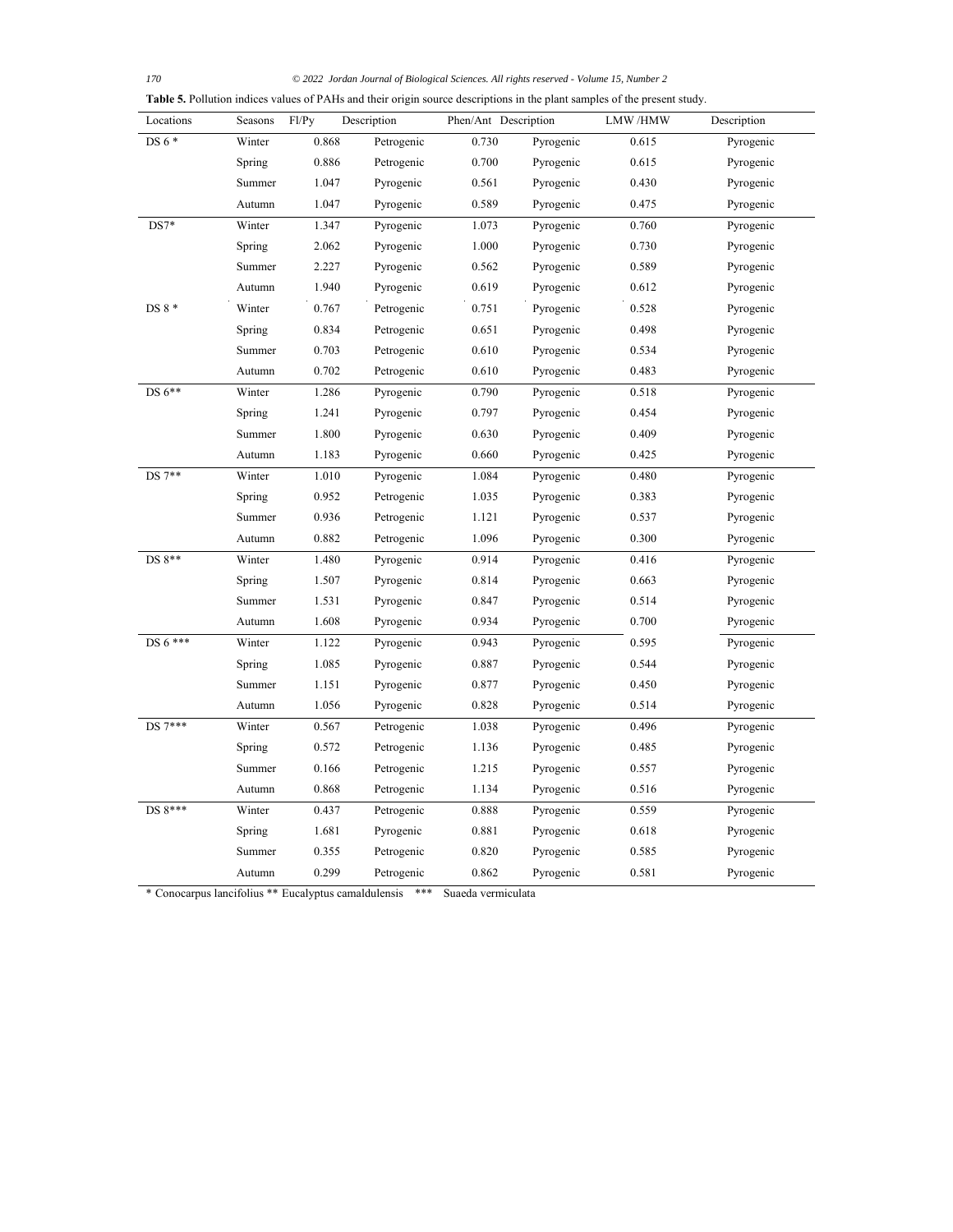| © 2022 Jordan Journal of Biological Sciences, All rights reserved - Volume 15, Number 2 | 171 |
|-----------------------------------------------------------------------------------------|-----|
|-----------------------------------------------------------------------------------------|-----|

| Table 6. Another PAHs pollution indices values and their origin source descriptions in the plant samples of the present study. |        |       |                                              |       |                            |                   |                         |  |
|--------------------------------------------------------------------------------------------------------------------------------|--------|-------|----------------------------------------------|-------|----------------------------|-------------------|-------------------------|--|
|                                                                                                                                |        |       | Locations Season Ant/(Ant+ Phen) Description |       | BaA/(BaA+ Chry Description | $InP/(InP+BghiP)$ | Description             |  |
| DS $6*$                                                                                                                        | Winter | 0.577 | Pyrolytic                                    | 0.495 | Pyrogenic                  | 0.240             | Petrogenic or Pyrogenic |  |
|                                                                                                                                | Spring | 0.588 | Pyrolytic                                    | 0.575 | Pyrogenic                  | 0.250             | Petrogenic or Pyrogenic |  |
|                                                                                                                                | Summer | 0.642 | Pyrolytic                                    | 0.508 | Pyrogenic                  | 0.407             | Petrogenic or Pyrogenic |  |
|                                                                                                                                | Autumn | 0.629 | Pyrolytic                                    | 0.529 | Pyrogenic                  | 0.395             | Petrogenic or Pyrogenic |  |
| $DS 7*$                                                                                                                        | Winter | 0.482 | Pyrolytic                                    | 0.474 | Pyrogenic                  | 0.786             | Petrogenic              |  |
|                                                                                                                                | Spring | 0.632 | Pyrolytic                                    | 0.085 | Pyrogenic                  | 0.731             | Petrogenic              |  |
|                                                                                                                                | Summer | 0.673 | Pyrolytic                                    | 0.070 | Petrogenic                 | 0.467             | Petrogenic or Pyrogenic |  |
|                                                                                                                                | Autumn | 0.617 | Pyrolytic                                    | 0.237 | Petrogenic or Pyrogenic    | 0.482             | Petrogenic or Pyrogenic |  |
| $DS 8*$                                                                                                                        | Winter | 0.570 | Pyrolytic                                    | 0.341 | Petrogenic or Pyrogenic    | 0.583             | Pyrogenic               |  |
|                                                                                                                                | Spring | 0.605 | Pyrolytic                                    | 0.334 | Petrogenic or Pyrogenic    | 0.466             | Petrogenic or Pyrogenic |  |
|                                                                                                                                | Summer | 0.620 | Pyrolytic                                    | 0.140 | Petrogenic                 | 0.472             |                         |  |
|                                                                                                                                | Autumn | 0.620 | Pyrolytic                                    | 0.158 | Petrogenic                 | 0.507             | Pyrogenic               |  |
| $DS 6**$                                                                                                                       | Winter | 0.558 | Pyrolytic                                    | 0.919 | Pyrogenic                  | 0.510             | Pyrogenic               |  |
|                                                                                                                                | Spring | 0.556 | Pyrolytic                                    | 0.915 | Pyrogenic                  | 0.603             | Pyrogenic               |  |
|                                                                                                                                | Summer | 0.613 | Pyrolytic                                    | 0.779 | Pyrogenic                  | 0.612             | Pyrogenic               |  |
|                                                                                                                                | Autumn | 0.622 | Pyrolytic                                    | 0.747 | Pyrogenic                  | 0.592             | Pyrogenic               |  |
| $DS 7**$                                                                                                                       | Winter | 0.479 | Pyrolytic                                    | 0.495 | Pyrogenic                  | 0.926             | Pyrogenic               |  |
|                                                                                                                                | Spring | 0.441 | Pyrolytic                                    | 0.476 | Pyrogenic                  | 0.921             | Pyrogenic               |  |
|                                                                                                                                | Summer | 0.471 | Pyrolytic                                    | 0.324 | Petrogenic or Pyrogenic    | 0.895             | Pyrogenic               |  |
|                                                                                                                                | Autumn | 0.477 | Pyrolytic                                    | 0.248 | Petrogenic or Pyrogenic    | 0.560             | Pyrogenic               |  |
| DS 8**                                                                                                                         | Winter | 0.501 | Pyrolytic                                    | 0.580 | Pyrogenic                  | 0.569             | Pyrogenic               |  |
|                                                                                                                                | Spring | 0.551 | Pyrolytic                                    | 0.573 | Pyrogenic                  | 0.523             | Pyrogenic               |  |
|                                                                                                                                | Summer | 0.541 | Pyrolytic                                    | 0.931 | Pyrogenic                  | 0.540             | Pyrogenic               |  |
|                                                                                                                                | Autumn | 0.517 | Pyrolytic                                    | 0.464 | Pyrogenic                  | 0.509             | Pyrogenic               |  |
| DS 6***                                                                                                                        | Winter | 0.514 | Pyrolytic                                    | 0.203 | Petrogenic or Pyrogenic    | 0.521             | Pyrogenic               |  |
|                                                                                                                                | Spring | 0.529 | Pyrolytic                                    | 0.190 | Petrogenic                 | 0.626             | Pyrogenic               |  |
|                                                                                                                                | Summer | 0.532 | Pyrolytic                                    | 0.460 | Pyrogenic                  | 0.098             | Petrogenic              |  |
|                                                                                                                                | Autumn | 0.546 | Pyrolytic                                    | 0.056 | Petrogenic                 | 0.068             | Petrogenic              |  |
| DS 7***                                                                                                                        | Winter | 0.490 | Pyrolytic                                    | 0.489 | Pyrogenic                  | 0.619             | Pyrogenic               |  |
|                                                                                                                                | Spring | 0.468 | Pyrolytic                                    | 0.403 | Pyrogenic                  | 0.627             | Pyrogenic               |  |
|                                                                                                                                | Summer | 0.458 | Pyrolytic                                    | 0440  | Pyrogenic                  | 0.588             | Pyrogenic               |  |
|                                                                                                                                | Autumn | 0.468 | Pyrolytic                                    | 0.555 | Pyrogenic                  | 0.426             |                         |  |
| DS 8***                                                                                                                        | Winter | 0.529 | Pyrolytic                                    | 0.823 | Pyrogenic                  | 0.632             | Pyrogenic               |  |
|                                                                                                                                | Spring | 0.531 | Pyrolytic                                    | 0.722 | Pyrogenic                  | 0.622             | Pyrogenic               |  |
|                                                                                                                                | Summer | 0.549 | Pyrolytic                                    | 0.784 | Pyrogenic                  | 0.622             | Pyrogenic               |  |
|                                                                                                                                | Autumn | 0.536 | Pyrolytic                                    | 0.762 | Pyrogenic                  | 0.615             | Pyrogenic               |  |

\* Conocarpus lancifolius \*\* Eucalyptus camaldulensis \*\*\* Suaeda vermiculata

## **5. Discussion**

Plants are the most important components of the ecosystem because they are the main source of energy on land, in marine or in fresh water. Plants accumulate chemical compounds such as hydrocarbons; hence, they are used as bio-indicators to identify environmental changes in the region (USEPA, 2011).

The predominant light PAHs compounds are Acenaphthylene, Acenaphthene, Fluorene, Phenanthrene, and Anthracene while the dominant heavy PAHs

compounds are Floranthene, Pyrene, Benzo(a)Pyrene**,**  Benzo(a)anthracene, Benzo(k) flouranthene (Patel *et al*., 2015).

The highest levels of PAHs compounds in plants were recorded during summer whereas the lowest levels were found during spring or winter. The seasonal variations may be due to the high temperature during the summer season which is considered as a growth period for these plants due to the long period of solar radiation and the abundance of